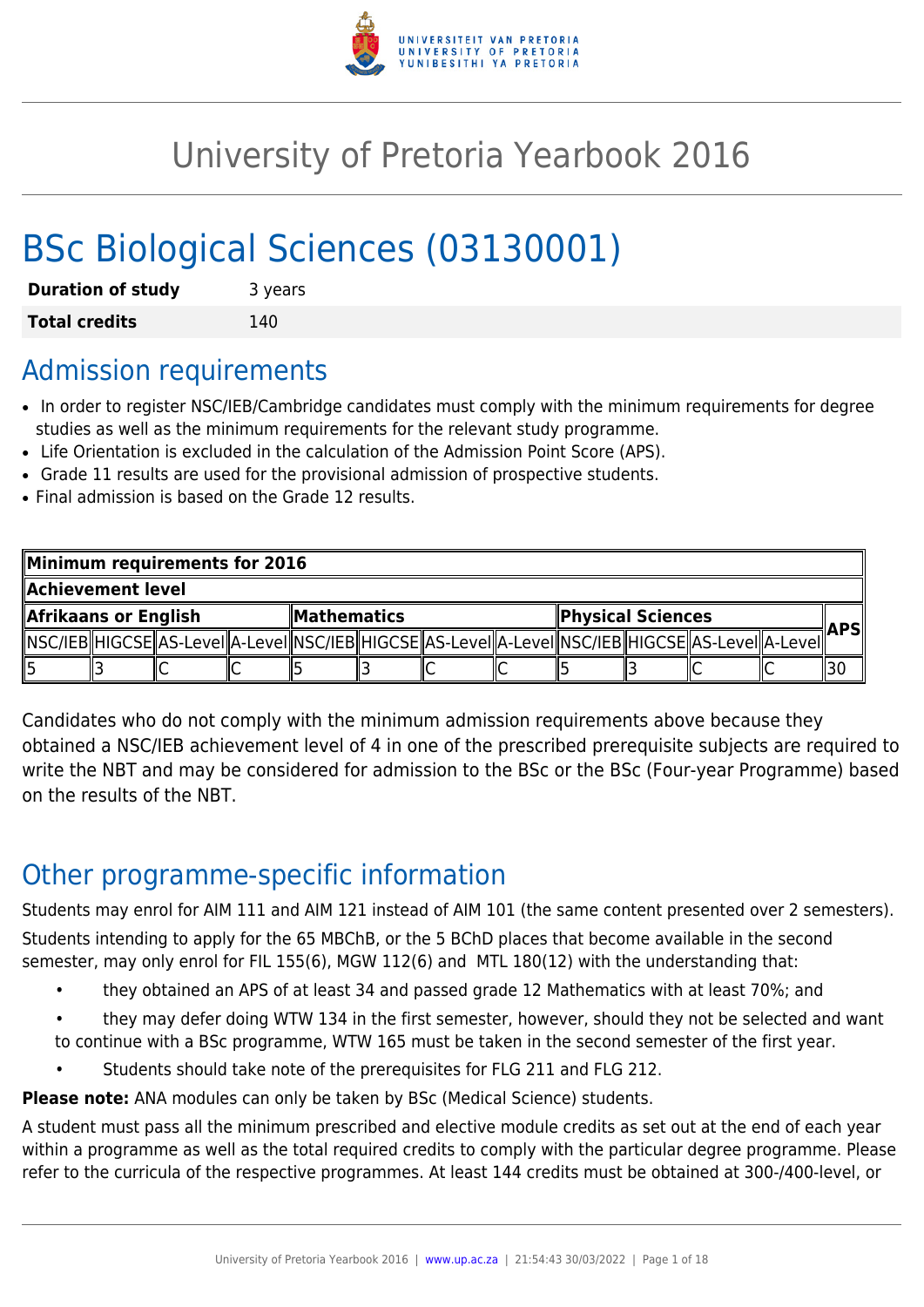

otherwise as indicated by curriculum. The minimum module credits needed to comply with degree requirements is set out at the end of each study programme. Subject to the programmes as indicated a maximum of 150 credits will be recognised at 100-level. A student may, in consultation with the Head of Department and subject to the permission by the Dean, select or replace prescribed module credits not indicated in BSc three-year study programmes to the equivalent of a maximum of 36 module credits.

It is important that the total number of prescribed module credits is completed during the course of the study programme. The Dean may, on the recommendation of the Head of Department, approve deviations in this regard. Subject to the programmes as indicated in the respective curricula, a student may not register for more than 75 module credits per semester at first-year level subject to permission by the Dean. A student may be permitted to register for up to 80 module credits in a the first semester during the first year provided that he or she obtained a final mark of no less than 70% for grade 12 Mathematics and achieved an APS of 34 or more in the NSC.

Students who are already in possession of a bachelor's degree, will not receive credit for modules of which the content overlap with modules from the degree that was already conferred. Credits will not be considered for more than half the credits passed previously for an uncompleted degree. No credits at the final-year or 300- and 400-level will be granted.

## Promotion to next study year

A student will be promoted to the following year of study if he or she passed 100 credits of the prescribed credits for a year of study, unless the Dean on the recommendation of the head of department decides otherwise. A student who does not comply with the requirements for promotion to the following year of study, retains the credit for the modules already passed and may be admitted by the Dean, on recommendation of the head of department, to modules of the following year of study to a maximum of 48 credits, provided that it will fit in with both the lecture and examination timetable.

## Pass with distinction

A student obtains his or her degree with distinction if all prescribed modules at 300-level (or higher) are passed in one academic year with a weighted average of at least 75%, and obtain at least a subminimum of 65% in each of the relevant modules.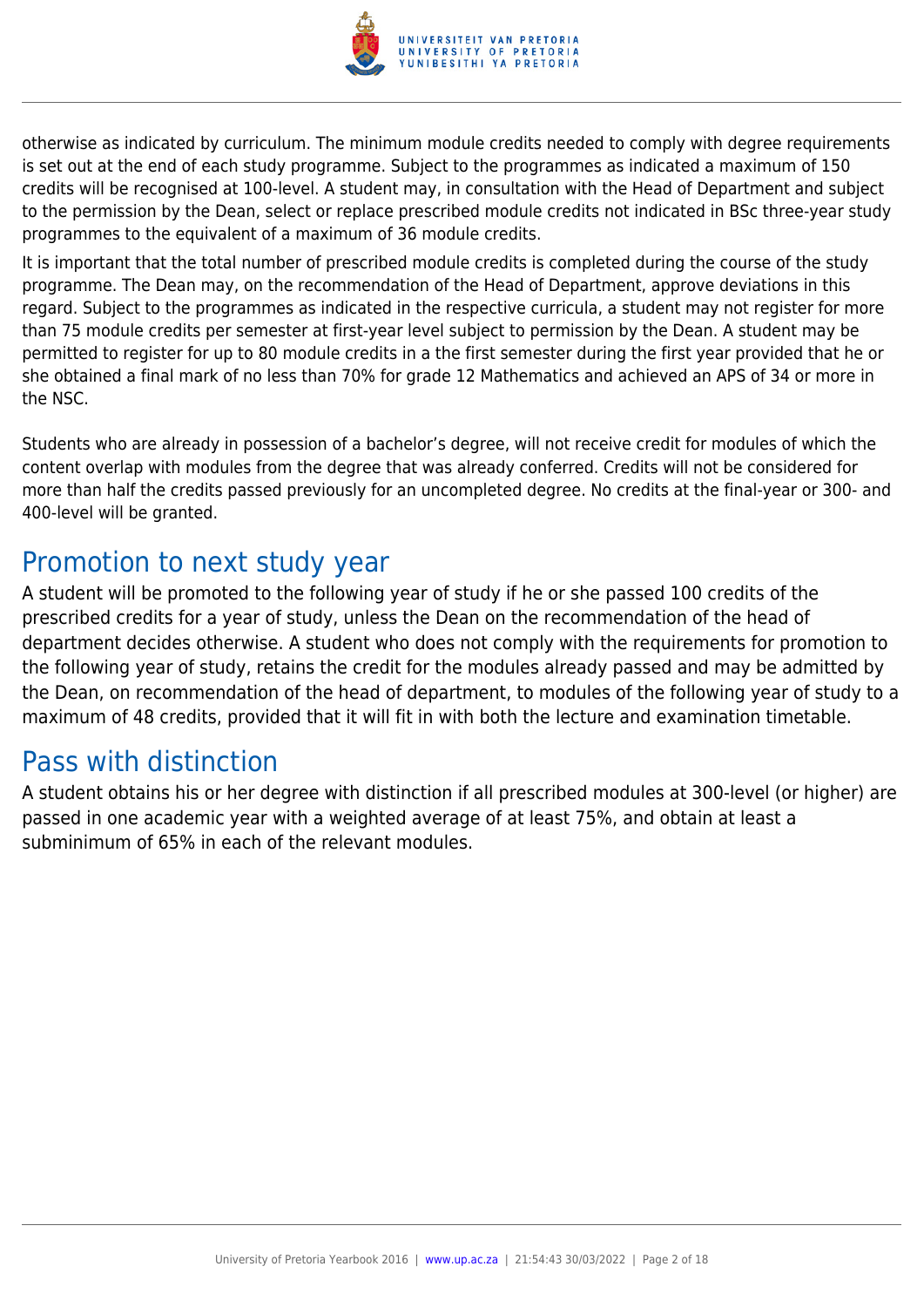

## Curriculum: Year 1

**Minimum credits: 140**

## **Fundamental modules**

### **Academic information management 111 (AIM 111)**

| <b>Module credits</b>         | 4.00                                                                                                                                                                                                                                                                                                                           |
|-------------------------------|--------------------------------------------------------------------------------------------------------------------------------------------------------------------------------------------------------------------------------------------------------------------------------------------------------------------------------|
| Service modules               | Faculty of Engineering, Built Environment and Information Technology<br><b>Faculty of Education</b><br><b>Faculty of Economic and Management Sciences</b><br><b>Faculty of Humanities</b><br>Faculty of Law<br><b>Faculty of Health Sciences</b><br><b>Faculty of Natural and Agricultural Sciences</b><br>Faculty of Theology |
| <b>Prerequisites</b>          | No prerequisites.                                                                                                                                                                                                                                                                                                              |
| <b>Contact time</b>           | MAMELODI, 2 lectures per week                                                                                                                                                                                                                                                                                                  |
| Language of tuition           | Both Afr and Eng                                                                                                                                                                                                                                                                                                               |
| <b>Academic organisation</b>  | <b>Information Science</b>                                                                                                                                                                                                                                                                                                     |
| <b>Period of presentation</b> | Semester 1                                                                                                                                                                                                                                                                                                                     |

#### **Module content**

Find, evaluate, process, manage and present information resources for academic purposes using appropriate technology.

### **Academic information management 121 (AIM 121)**

| <b>Module credits</b>         | 4.00                                                                                                                                                                                                                                                                                                                                                     |
|-------------------------------|----------------------------------------------------------------------------------------------------------------------------------------------------------------------------------------------------------------------------------------------------------------------------------------------------------------------------------------------------------|
| Service modules               | Faculty of Engineering, Built Environment and Information Technology<br><b>Faculty of Education</b><br>Faculty of Economic and Management Sciences<br><b>Faculty of Humanities</b><br>Faculty of Law<br><b>Faculty of Health Sciences</b><br>Faculty of Natural and Agricultural Sciences<br>Faculty of Theology<br><b>Faculty of Veterinary Science</b> |
| <b>Prerequisites</b>          | No prerequisites.                                                                                                                                                                                                                                                                                                                                        |
| <b>Contact time</b>           | 2 lectures per week, MAMELODI                                                                                                                                                                                                                                                                                                                            |
| Language of tuition           | Both Afr and Eng                                                                                                                                                                                                                                                                                                                                         |
| <b>Academic organisation</b>  | <b>Information Science</b>                                                                                                                                                                                                                                                                                                                               |
| <b>Period of presentation</b> | Semester 2                                                                                                                                                                                                                                                                                                                                               |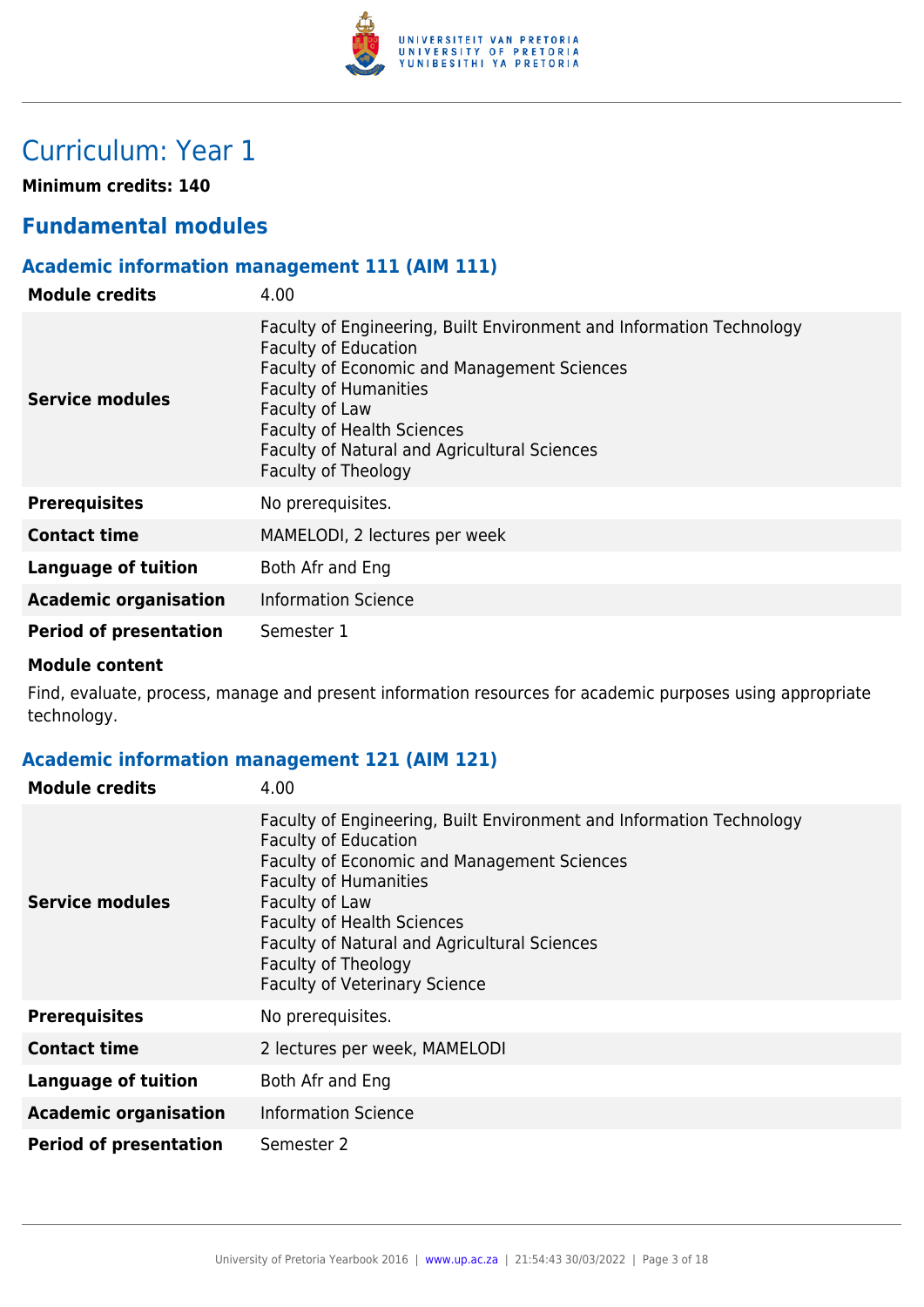

Apply effective search strategies in different technological environments. Demonstrate the ethical and fair use of information resources. Integrate 21st-century communications into the management of academic information.

### **Language and study skills 110 (LST 110)**

| 6.00                                                                                 |
|--------------------------------------------------------------------------------------|
| Faculty of Natural and Agricultural Sciences<br><b>Faculty of Veterinary Science</b> |
| No prerequisites.                                                                    |
| 2 lectures per week                                                                  |
| English                                                                              |
| Unit for Academic Literacy                                                           |
| Semester 1                                                                           |
|                                                                                      |

#### **Module content**

The module aims to equip students with the ability to cope with the reading and writing demands of scientific disciplines.

### **Academic orientation 102 (UPO 102)**

| <b>Module credits</b>         | 0.00                          |
|-------------------------------|-------------------------------|
| Language of tuition           | Double Medium                 |
| <b>Academic organisation</b>  | Natural + Agric Sciences Dean |
| <b>Period of presentation</b> | Year                          |

### **Academic information management 102 (AIM 102)**

| <b>Module credits</b>         | 6.00                                                                                                                                                                                                                                                                                    |
|-------------------------------|-----------------------------------------------------------------------------------------------------------------------------------------------------------------------------------------------------------------------------------------------------------------------------------------|
| <b>Service modules</b>        | <b>Faculty of Education</b><br><b>Faculty of Economic and Management Sciences</b><br><b>Faculty of Humanities</b><br>Faculty of Law<br><b>Faculty of Health Sciences</b><br>Faculty of Natural and Agricultural Sciences<br>Faculty of Theology<br><b>Faculty of Veterinary Science</b> |
| <b>Contact time</b>           | 2 lectures per week                                                                                                                                                                                                                                                                     |
| <b>Language of tuition</b>    | Both Afr and Eng                                                                                                                                                                                                                                                                        |
| <b>Academic organisation</b>  | <b>Information Science</b>                                                                                                                                                                                                                                                              |
| <b>Period of presentation</b> | Semester 2                                                                                                                                                                                                                                                                              |
|                               |                                                                                                                                                                                                                                                                                         |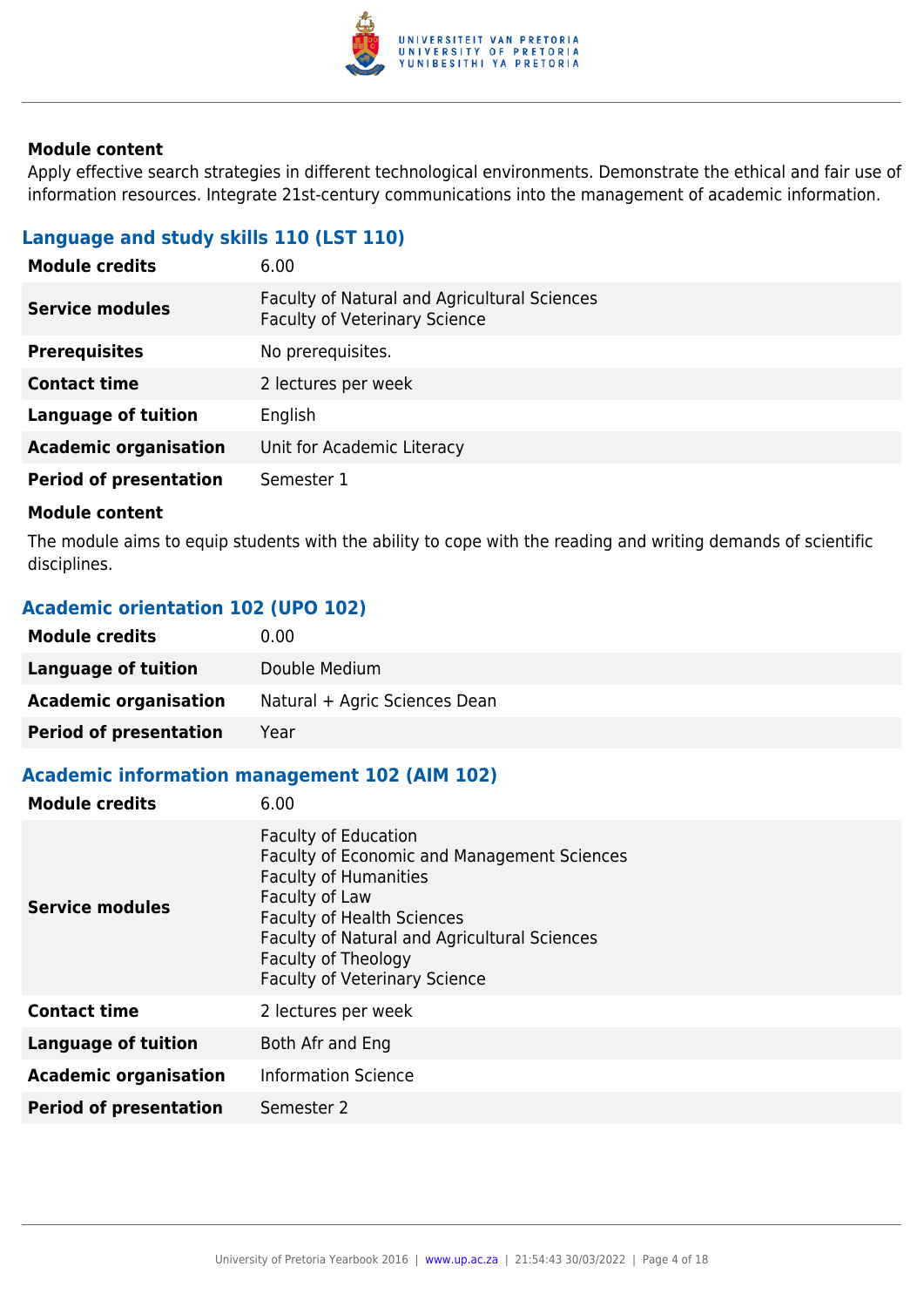

Find, evaluate, process, manage and present information resources for academic purposes using appropriate technology. Apply effective search strategies in different technological environments. Demonstrate the ethical and fair use of information resources. Integrate 21st-century communications into the management of academic information.

## **Core modules**

### **Biometry 120 (BME 120)**

| <b>Module credits</b>         | 16.00                                                                                                                                                        |
|-------------------------------|--------------------------------------------------------------------------------------------------------------------------------------------------------------|
| <b>Service modules</b>        | Faculty of Engineering, Built Environment and Information Technology<br>Faculty of Natural and Agricultural Sciences<br><b>Faculty of Veterinary Science</b> |
| <b>Prerequisites</b>          | At least 4 (50-59%) in Mathematics in the Grade 12 examination, or at least 50%<br>in both Statistics 113, 123                                               |
| <b>Contact time</b>           | 1 practical per week, 4 lectures per week                                                                                                                    |
| <b>Language of tuition</b>    | Both Afr and Eng                                                                                                                                             |
| <b>Academic organisation</b>  | <b>Statistics</b>                                                                                                                                            |
| <b>Period of presentation</b> | Semester 2                                                                                                                                                   |

#### **Module content**

Simple statistical analysis: Data collection and analysis: Samples, tabulation, graphical representation, describing location, spread and skewness. Introductory probability and distribution theory. Sampling distributions and the central limit theorem. Statistical inference: Basic principles, estimation and testing in the one- and two-sample cases (parametric and non-parametric). Introduction to experimental design. One- and twoway designs, randomised blocks. Multiple statistical analysis: Bivariate data sets: Curve fitting (linear and non-linear), growth curves. Statistical inference in the simple regression case. Categorical analysis: Testing goodness of fit and contingency tables. Multiple regression and correlation: Fitting and testing of models. Residual analysis. Computer literacy: Use of computer packages in data analysis and report writing.

### **Plant biology 161 (BOT 161)**

| <b>Module credits</b>         | 8.00                                                                                                |
|-------------------------------|-----------------------------------------------------------------------------------------------------|
| <b>Service modules</b>        | Faculty of Engineering, Built Environment and Information Technology<br><b>Faculty of Education</b> |
| <b>Prerequisites</b>          | <b>MLB 111 GS</b>                                                                                   |
| <b>Contact time</b>           | fortnightly practicals, 2 lectures per week                                                         |
| <b>Language of tuition</b>    | Both Afr and Eng                                                                                    |
| <b>Academic organisation</b>  | <b>Plant and Soil Sciences</b>                                                                      |
| <b>Period of presentation</b> | Semester 2                                                                                          |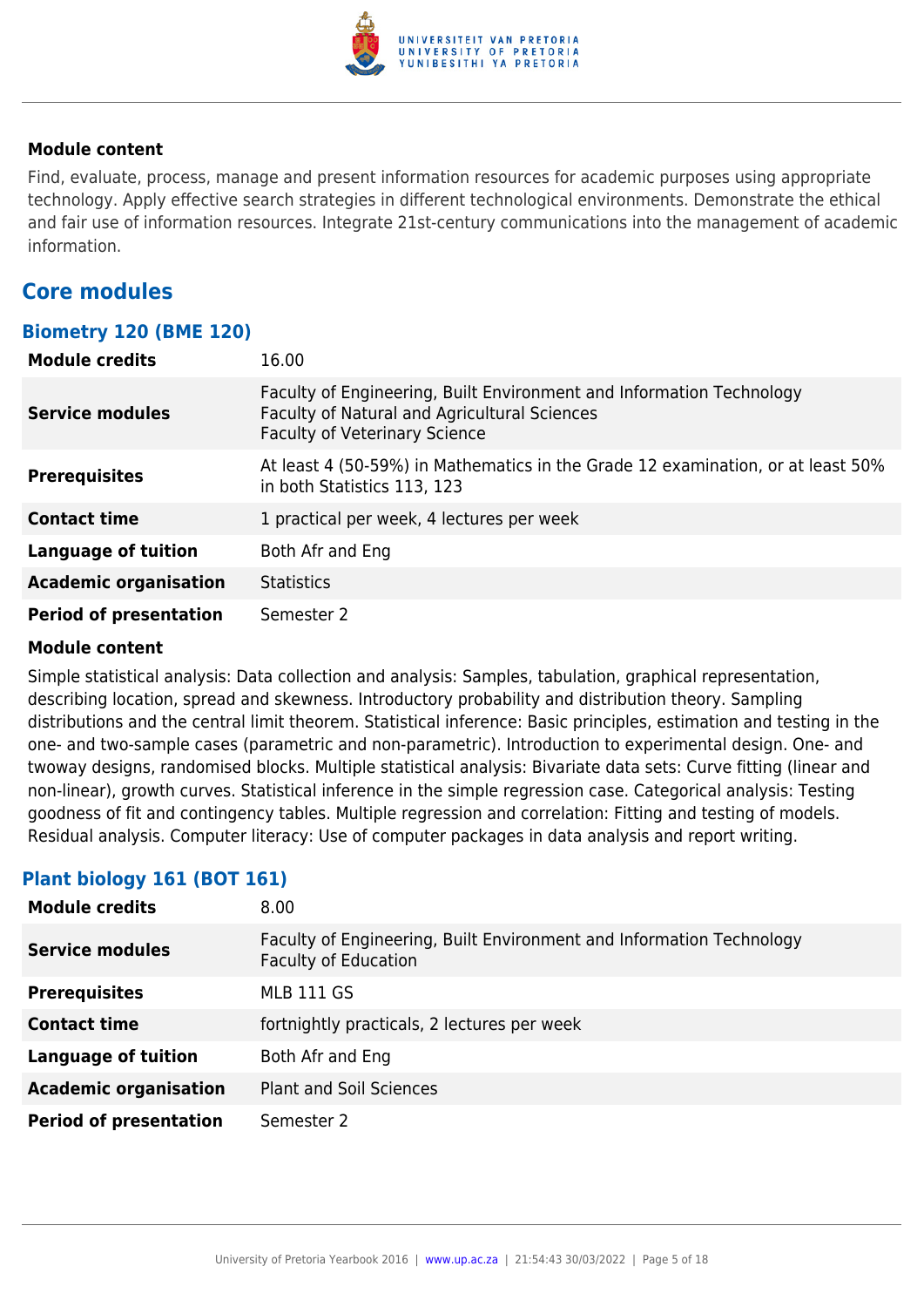

Basic plant structure and function; introductory plant taxonomy and plant systematics; principles of plant molecular biology and biotechnology; adaptation of plants to stress; medicinal compounds from plants; basic principles of plant ecology and their application in natural resource management.

#### **General chemistry 117 (CMY 117)**

| <b>Module credits</b>         | 16.00                                                                                                                                                                            |
|-------------------------------|----------------------------------------------------------------------------------------------------------------------------------------------------------------------------------|
| <b>Service modules</b>        | Faculty of Engineering, Built Environment and Information Technology<br><b>Faculty of Education</b><br><b>Faculty of Health Sciences</b><br><b>Faculty of Veterinary Science</b> |
| <b>Prerequisites</b>          | Final Grade 12 marks of at least 60% for Mathematics and 60% for Physical<br>Sciences.                                                                                           |
| <b>Contact time</b>           | 1 practical per week, 4 lectures per week                                                                                                                                        |
| <b>Language of tuition</b>    | Both Afr and Eng                                                                                                                                                                 |
| <b>Academic organisation</b>  | Chemistry                                                                                                                                                                        |
| <b>Period of presentation</b> | Semester 1                                                                                                                                                                       |

#### **Module content**

General introduction to inorganic, analytical and physical chemistry. Atomic structure and periodicity. Molecular structure and chemical bonding using the VSEOR model. Nomenclature of iorganic ions and compounds. Classification of reactions: precipitation, acid-base, redox reactions and gas-forming reactions. Mole concept and stoichiometric calculations concerning chemical formulas and chemical reactions. Principles of reactivity: energy and chemical reactions. Physical behaviour gases, liquids, solids and solutions and the role of intermolecular forces. Rate of reactions: Introduction to chemical kinetics.

#### **General chemistry 127 (CMY 127)**

| <b>Module credits</b>         | 16.00                                                                                                                                                                            |
|-------------------------------|----------------------------------------------------------------------------------------------------------------------------------------------------------------------------------|
| <b>Service modules</b>        | Faculty of Engineering, Built Environment and Information Technology<br><b>Faculty of Education</b><br><b>Faculty of Health Sciences</b><br><b>Faculty of Veterinary Science</b> |
| <b>Prerequisites</b>          | Natural and Agricultural Sciences students: CMY 117 GS or CMY 154 GS Health<br>Sciences students: none                                                                           |
| <b>Contact time</b>           | 1 practical per week, 4 lectures per week                                                                                                                                        |
| <b>Language of tuition</b>    | Both Afr and Eng                                                                                                                                                                 |
| <b>Academic organisation</b>  | Chemistry                                                                                                                                                                        |
| <b>Period of presentation</b> | Semester 2                                                                                                                                                                       |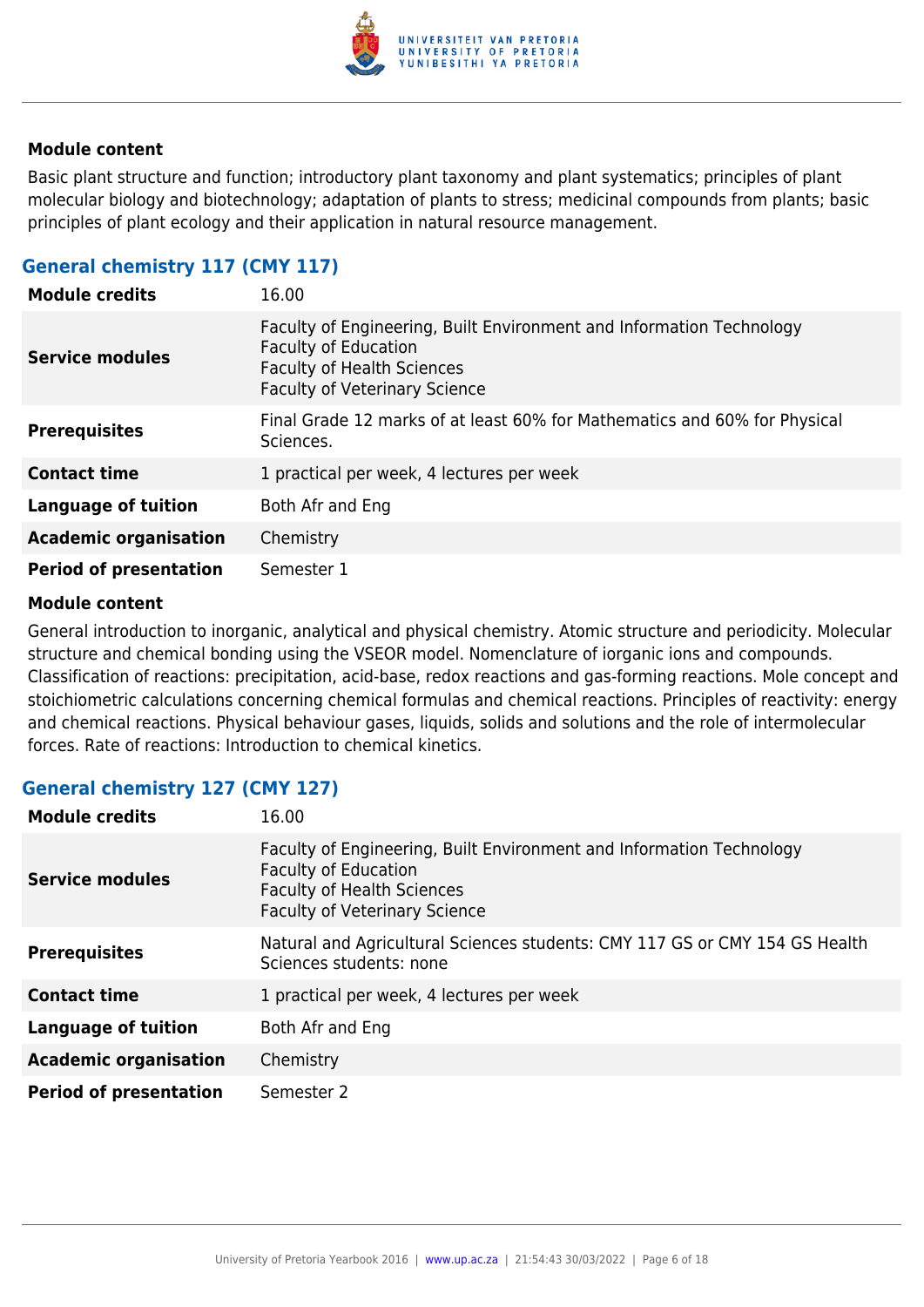

Theory: General physical-analytical chemistry: Physical behaviour of gases, liquids and solids, intermolecular forces, solutions. Principles of reactivity: energy and chemical reactions, entropy and free energy, electrochemistry. Organic chemistry: Structure (bonding), nomenclature, isomerism, introductory stereochemistry, introduction to chemical reactions and chemical properties of organic compounds and biological compounds, i.e. carbohydrates and amino acids. Practical: Molecular structure (model building), synthesis and properties of simple organic compounds.

#### **Introductory genetics 161 (GTS 161)**

| <b>Module credits</b>         | 8.00                                                                                                                                        |
|-------------------------------|---------------------------------------------------------------------------------------------------------------------------------------------|
| <b>Service modules</b>        | Faculty of Engineering, Built Environment and Information Technology<br><b>Faculty of Education</b><br><b>Faculty of Veterinary Science</b> |
| <b>Prerequisites</b>          | <b>MLB 111 GS</b>                                                                                                                           |
| <b>Contact time</b>           | fortnightly practicals, 2 lectures per week                                                                                                 |
| <b>Language of tuition</b>    | Both Afr and Eng                                                                                                                            |
| <b>Academic organisation</b>  | <b>Genetics</b>                                                                                                                             |
| <b>Period of presentation</b> | Semester 2                                                                                                                                  |

#### **Module content**

Chromosomes and cell division. Principles of Mendelian inheritance: locus and alleles, dominance interactions and epistasis. Probability studies. Sex determination and sex linked traits. Pedigree analysis. Extranuclear inheritance. Genetic linkage and chromosome mapping. Chromosome variation.

#### **Introduction to microbiology 161 (MBY 161)**

| <b>Module credits</b>         | 8.00 <sub>1</sub>                                                    |
|-------------------------------|----------------------------------------------------------------------|
| <b>Service modules</b>        | Faculty of Engineering, Built Environment and Information Technology |
| <b>Prerequisites</b>          | <b>MLB 111 GS</b>                                                    |
| <b>Contact time</b>           | 2 lectures per week, 1 practical per week                            |
| <b>Language of tuition</b>    | Both Afr and Eng                                                     |
| <b>Academic organisation</b>  | Microbiology and Plant Path                                          |
| <b>Period of presentation</b> | Semester 2                                                           |

#### **Module content**

The module will introduce the student to the field of Microbiology. Basic Microbiological aspects that will be covered include introduction into the diversity of the microbial world (bacteria, archaea, eukaryotic microorganisms and viruses), basic principles of cell structure and function, microbial nutrition and microbial growth and growth control. Applications in Microbiology will be illustrated by specific examples i.e. bioremediation, animal-microbial symbiosis, plant-microbial symbiosis and the use of microorganisms in industrial microbiology. Wastewater treatment, microbial diseases and food will be introduced using specific examples.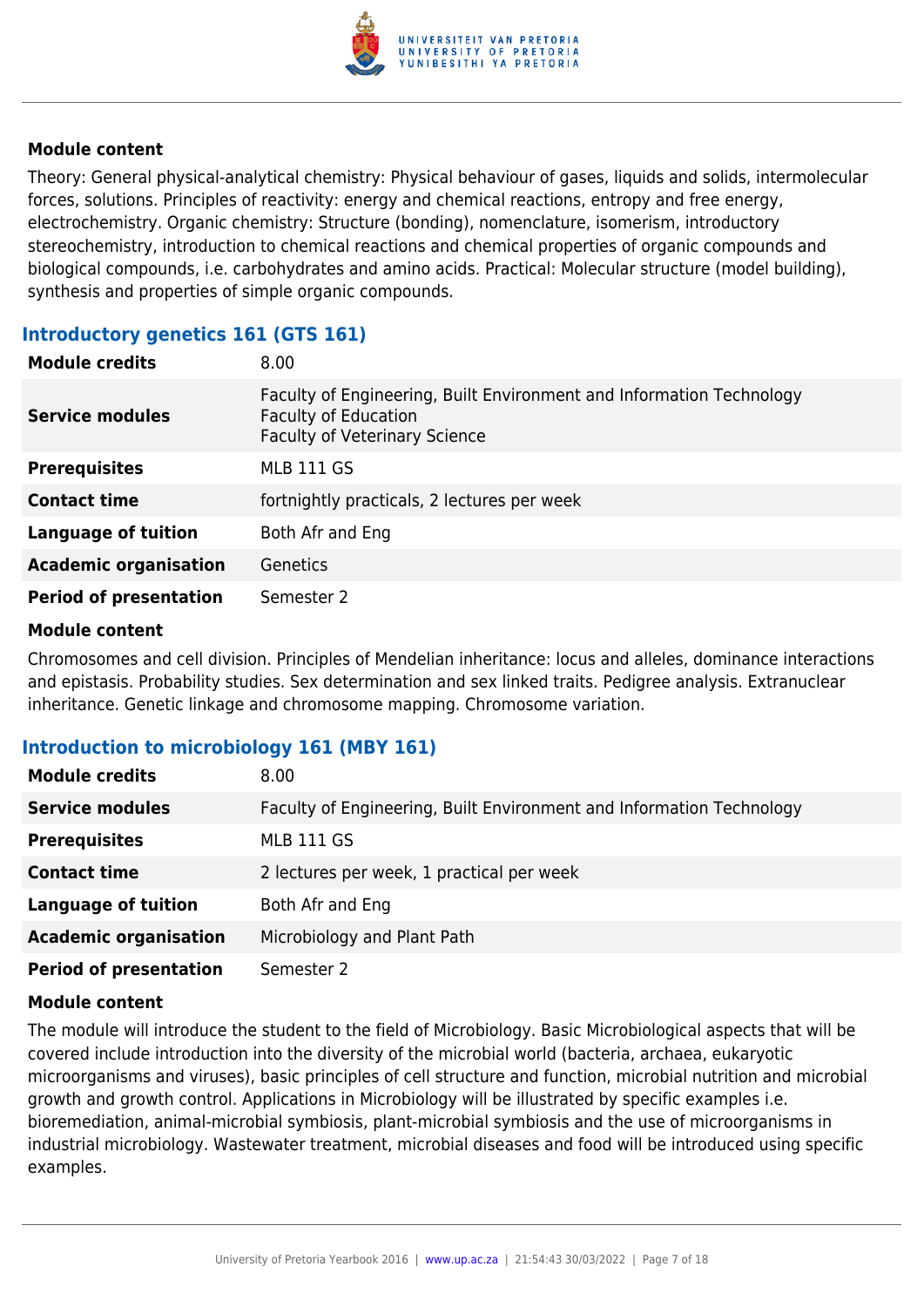

#### **Molecular and cell biology 111 (MLB 111)**

| <b>Module credits</b>         | 16.00                                                                                                                                                                            |
|-------------------------------|----------------------------------------------------------------------------------------------------------------------------------------------------------------------------------|
| <b>Service modules</b>        | Faculty of Engineering, Built Environment and Information Technology<br><b>Faculty of Education</b><br><b>Faculty of Health Sciences</b><br><b>Faculty of Veterinary Science</b> |
| <b>Prerequisites</b>          | Refer to Regulation 1.2: A candidate who has passed Mathematics with at least<br>50% in the Grade 12 examination                                                                 |
| <b>Contact time</b>           | 4 lectures per week, 1 practical per week                                                                                                                                        |
| <b>Language of tuition</b>    | Both Afr and Eng                                                                                                                                                                 |
| <b>Academic organisation</b>  | Genetics                                                                                                                                                                         |
| <b>Period of presentation</b> | Semester 1                                                                                                                                                                       |

#### **Module content**

Introductory study of the ultra structure, function and composition of representative cells and cell components. General principles of cell metabolism, molecular genetics, cell growth, cell division and differentiation.

### **Physics for biology students 131 (PHY 131)**

| <b>Module credits</b>         | 16.00                                                                                                              |
|-------------------------------|--------------------------------------------------------------------------------------------------------------------|
| <b>Service modules</b>        | <b>Faculty of Education</b><br><b>Faculty of Health Sciences</b><br><b>Faculty of Veterinary Science</b>           |
| <b>Prerequisites</b>          | Refer to Regulation 1.2: A candidate must have passed Mathematics with at least<br>50% in the Grade 12 examination |
| <b>Contact time</b>           | 1 practical per week, 4 lectures per week, 1 discussion class per week                                             |
| <b>Language of tuition</b>    | Both Afr and Eng                                                                                                   |
| <b>Academic organisation</b>  | Physics                                                                                                            |
| <b>Period of presentation</b> | Semester 1                                                                                                         |

#### **Module content**

Units, vectors, one dimensional kinematics, dynamics, work, equilibrium, sound, liquids, heat, thermodynamic processes, electric potential and capacitance, direct current and alternating current, optics, modern physics, radio activity.

#### **Module credits** 16.00 **Service modules** Faculty of Engineering, Built Environment and Information Technology Faculty of Education Faculty of Veterinary Science **Prerequisites** Refer to Regulation 1.2: At least 50% for Mathematics in the Grade 12 examination .

#### **Mathematics 134 (WTW 134)**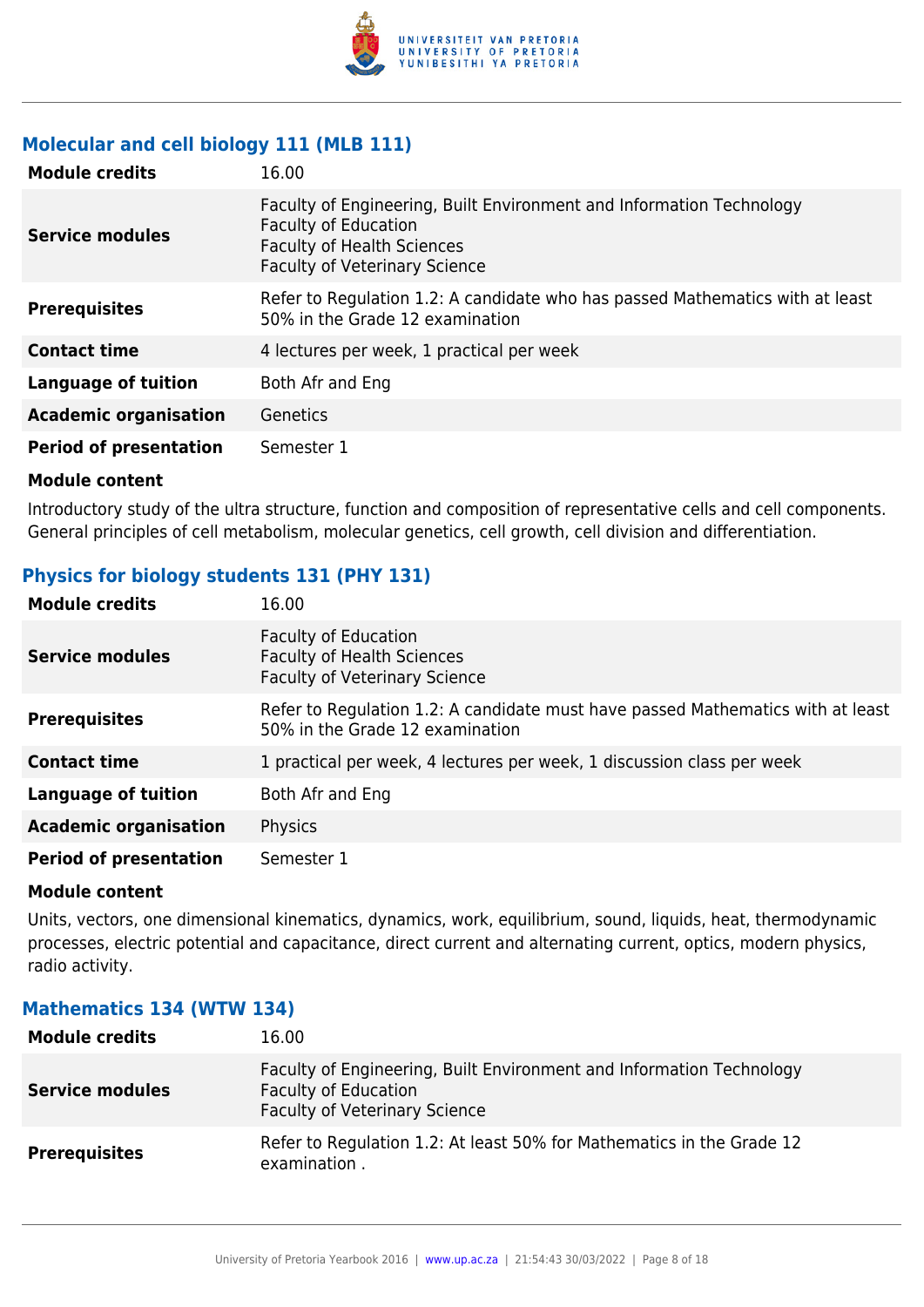

| <b>Contact time</b>           | 4 lectures per week, 1 tutorial per week |
|-------------------------------|------------------------------------------|
| Language of tuition           | Both Afr and Eng                         |
| <b>Academic organisation</b>  | Mathematics and Applied Maths            |
| <b>Period of presentation</b> | Semester 1                               |

\*Students will not be credited for more than one of the following modules for their degree: WTW 134, WTW 165, WTW 114, WTW 158. WTW 134 does not lead to admission to Mathematics at 200 level and is intended for students who require Mathematics at 100 level only. WTW 134 is offered as WTW 165 in the second semester only to students who have applied in the first semester of the current year for the approximately 65 MBChB, or the 5-6 BChD places becoming available in the second semester and who were therefore enrolled for MGW 112 in the first semester of the current year. Functions, derivatives, interpretation of the derivative, rules of differentiation, applications of differentiation, integration, interpretation of the definite integral, applications of integration. Matrices, solutions of systems of equations. All topics are studied in the context of applications.

#### **Animal diversity 161 (ZEN 161)**

| <b>Module credits</b>         | 8.00                                                                |
|-------------------------------|---------------------------------------------------------------------|
| <b>Service modules</b>        | <b>Faculty of Education</b><br><b>Faculty of Veterinary Science</b> |
| <b>Prerequisites</b>          | MLB 111 GS or TDH                                                   |
| <b>Contact time</b>           | 2 lectures per week, fortnightly practicals                         |
| <b>Language of tuition</b>    | Both Afr and Eng                                                    |
| <b>Academic organisation</b>  | Zoology and Entomology                                              |
| <b>Period of presentation</b> | Semester 2                                                          |

#### **Module content**

Animal classification, phylogeny, organization and terminology. Evolution of the various animal phyla, morphological characteristics and life cycles of parasitic and non-parasitic animals. Structure and function of reproductive, respiratory, excretory, circulatory and digestive systems.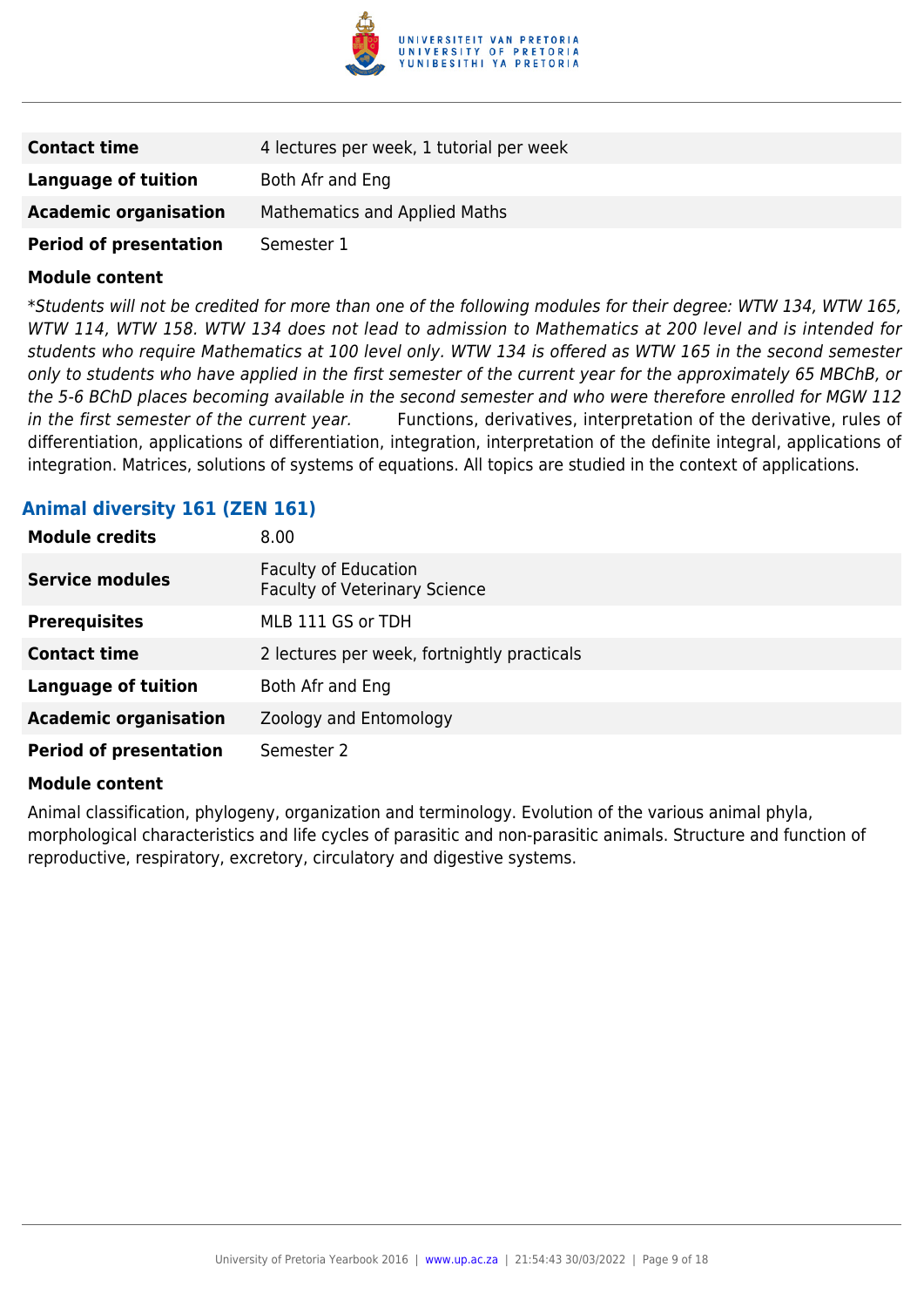

## Curriculum: Final year

**Minimum credits: 140**

## **Elective modules**

#### **Introduction to proteins and enzymes 251 (BCM 251)**

| <b>Module credits</b>         | 12.00                                             |
|-------------------------------|---------------------------------------------------|
| <b>Service modules</b>        | <b>Faculty of Health Sciences</b>                 |
| <b>Prerequisites</b>          | [CMY117 GS] and [CMY127 GS] and [MLB111 GS]       |
| <b>Contact time</b>           | 2 lectures per week, 90 minute practical per week |
| <b>Language of tuition</b>    | Double Medium                                     |
| <b>Academic organisation</b>  | Biochemistry                                      |
| <b>Period of presentation</b> | Semester 1                                        |

#### **Module content**

Structural and ionic properties of amino acids. Peptides, the peptide bond, primary, secondary, tertiary and quaternary structure of proteins. Interactions that stabilise protein structure, denaturation and renaturation of proteins. Introduction to methods for the purification of proteins, amino acid composition, and sequence determinations. Introduction to enzyme kinetics and enzyme inhibition. Allosteric enzymes, regulation of enzyme activity, active centres and mechanisms of enzyme catalysis. Examples of industrial applications of enzymes. Practical training in laboratory techniques and Good Laboratory Practice. Techniques for the quantitative and qualitative analysis of biological molecules. Processing and presentation of scientific data.

### **Carbohydrate metabolism 252 (BCM 252)**

| <b>Module credits</b>         | 12.00                                                            |
|-------------------------------|------------------------------------------------------------------|
| <b>Service modules</b>        | <b>Faculty of Education</b><br><b>Faculty of Health Sciences</b> |
| <b>Prerequisites</b>          | [CMY117 GS] and [CMY127 GS] and [MLB111 GS]                      |
| <b>Contact time</b>           | 90 minute practical per week, 2 lectures per week                |
| <b>Language of tuition</b>    | Double Medium                                                    |
| <b>Academic organisation</b>  | Biochemistry                                                     |
| <b>Period of presentation</b> | Semester 1                                                       |

#### **Module content**

Biochemistry of carbohydrates. Thermodynamics and bioenergetics. Glycolysis, citric acid cycle and electron transport. Glycogen metabolism, pentose-phosphate pathway, gluconeogenesis and photosynthesis. Practical training in study and analysis of metabolic pathways and enzymes. Scientific method and design: Hypothesis design and testing, method design and scientific controls.

#### **Lipid and nitrogen metabolism 261 (BCM 261)**

**Module credits** 12.00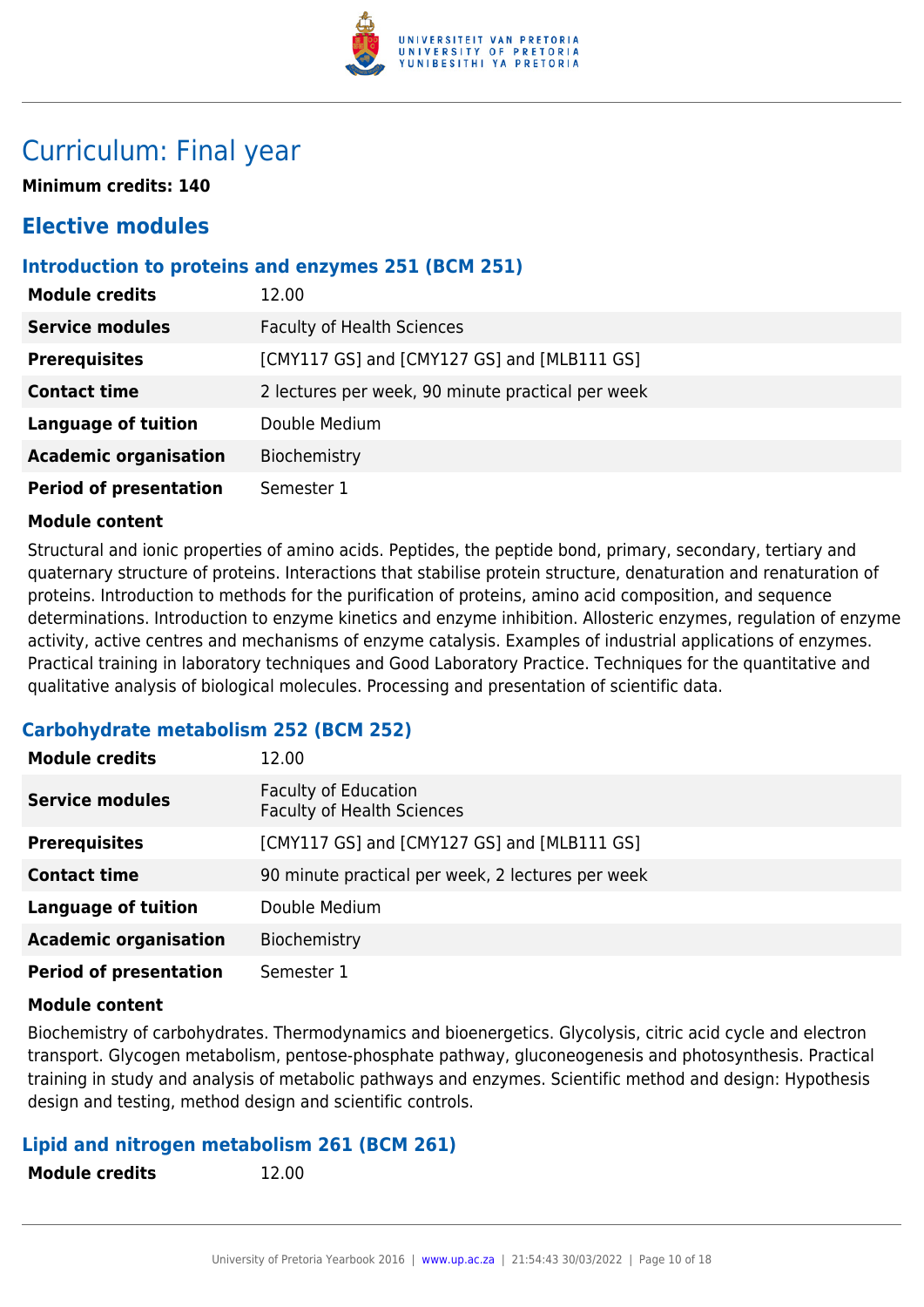

| <b>Service modules</b>        | <b>Faculty of Health Sciences</b>                 |
|-------------------------------|---------------------------------------------------|
| <b>Prerequisites</b>          | [CMY117 GS] and [CMY127 GS] and [MLB111 GS]       |
| <b>Contact time</b>           | 90 minute practical per week, 2 lectures per week |
| <b>Language of tuition</b>    | Double Medium                                     |
| <b>Academic organisation</b>  | Biochemistry                                      |
| <b>Period of presentation</b> | Semester 2                                        |

Biochemistry of lipids, membrane structure, anabolism and catabolism of lipids. Nitrogen metabolism, amino acid biosynthesis and catabolism. Biosynthesis of neurotransmitters, pigments, hormones and nucleotides from amino acids. Catabolism of pureness and pyrimidines. Therapeutic agents directed against nucleotide metabolism. Examples of inborn errors of metabolism of nitrogen containing compounds. The urea cycle, nitrogen excretion. Practical training in scientific writing skills: evaluation of a scientific report. Techniques for separation and analysis of biological molecules

### **Biochemical principles of nutrition and toxicology 262 (BCM 262)**

| <b>Module credits</b>         | 12.00                                             |
|-------------------------------|---------------------------------------------------|
| <b>Service modules</b>        | <b>Faculty of Health Sciences</b>                 |
| <b>Prerequisites</b>          | [CMY117 GS] and [CMY127 GS] and [MLB111 GS]       |
| <b>Contact time</b>           | 90 minute practical per week, 2 lectures per week |
| <b>Language of tuition</b>    | Double Medium                                     |
| <b>Academic organisation</b>  | Biochemistry                                      |
| <b>Period of presentation</b> | Semester 2                                        |

#### **Module content**

Biochemistry of nutrition and toxicology. Proximate analysis of nutrients. Review of energy requirements and expenditure. Respiratory quotient. Requirements and function of water, vitamins and minerals. Interpretation and modification of RDA values for specific diets, eg growth, exercise, pregnancy and lactation, aging and starvation. Interactions between nutrients. Comparison of monogastric and ruminant metabolism. Cholesterol, polyunsaturated, essential fatty acids and dietary anti-oxidants. Oxidation of fats. Biochemical mechanisms of water- and fat-soluble vitamins and assessment of vitamin status. Mineral requirements, biochemical mechanisms, imbalances and diarrhoea. Biochemistry of xenobiotics: absorption, distribution, metabolism and excretion (ADME); detoxification reactions: oxidation/reduction (Phase I), conjugations (Phase II), export from cells (Phase III); factors affecting metabolism and disposition. Toxic responses: tissue damage and physiological effects, teratogenesis, immunotoxicity, mutagenesis and carcinogenesis. Examples of toxins: biochemical mechanisms of common toxins and their antidotes. Antibiotics and resistance. Natural toxins from fungi, plants and animals: goitrogens, cyanogens, cholineesterase inhibitors, ergotoxin, aflatoxins Practical training in analyses of nutrients, fatty acids separations, antioxidant determination, and enzyme activity measurements, PO ratio of mitochondria, electrophoresis, extraction, solubility and gel permeation techniques.

#### **South African flora and vegetation 251 (BOT 251)**

**Module credits** 12.00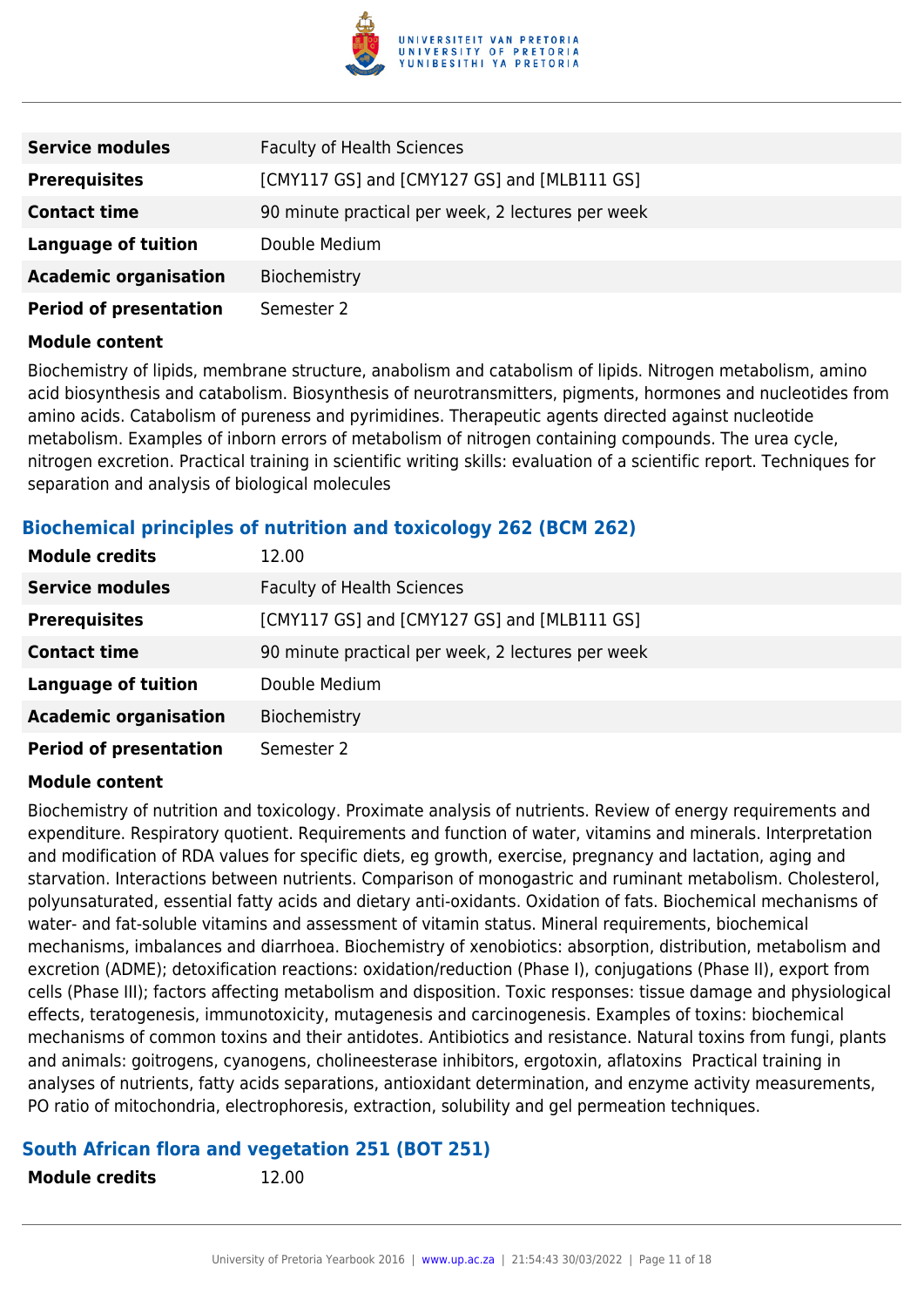

| <b>Service modules</b>        | <b>Faculty of Education</b>               |
|-------------------------------|-------------------------------------------|
| <b>Prerequisites</b>          | BOT 161 or TDH                            |
| <b>Contact time</b>           | 1 practical per week, 2 lectures per week |
| <b>Language of tuition</b>    | Both Afr and Eng                          |
| <b>Academic organisation</b>  | <b>Plant and Soil Sciences</b>            |
| <b>Period of presentation</b> | Semester 1                                |

Origin and affinity of South African flora and vegetation types; principles of plant geography; plant diversity in southern Africa; characteristics, environments and vegetation of South African biomes and associated key ecological processes; centra of plant endemism; rare and threatened plant species; biodiversity conservation and ecosystem management; invasion biology; conservation status of South African vegetation types.

### **Plant physiology and biotechnology 261 (BOT 261)**

| <b>Module credits</b>         | 12.00                                     |
|-------------------------------|-------------------------------------------|
| <b>Service modules</b>        | <b>Faculty of Education</b>               |
| <b>Prerequisites</b>          | BOT 161, CMY 117, CMY 127 or TDH          |
| <b>Contact time</b>           | 2 lectures per week, 1 practical per week |
| <b>Language of tuition</b>    | Both Afr and Eng                          |
| <b>Academic organisation</b>  | <b>Plant and Soil Sciences</b>            |
| <b>Period of presentation</b> | Semester 2                                |

#### **Module content**

Nitrogen metabolism in plants; nitrogen fixation in Agriculture; plant secondary metabolism and natural products; photosynthesis and carbohydrate metabolism in plants; applications in solar energy; plant growth regulation and the Green Revolution; plant responses to the environment; developing drought tolerant and disease resistant plants.

#### **Introduction to food science and technology 250 (FST 250)**

| <b>Module credits</b>         | 12.00                                                         |
|-------------------------------|---------------------------------------------------------------|
| <b>Prerequisites</b>          | CMY 117 and CMY 127 and PHY 131 and WTW 134 or WTW 165 or TDH |
| <b>Contact time</b>           | 1 practical per week, 2 lectures per week                     |
| <b>Language of tuition</b>    | English                                                       |
| <b>Academic organisation</b>  | Food Science                                                  |
| <b>Period of presentation</b> | Semester 1                                                    |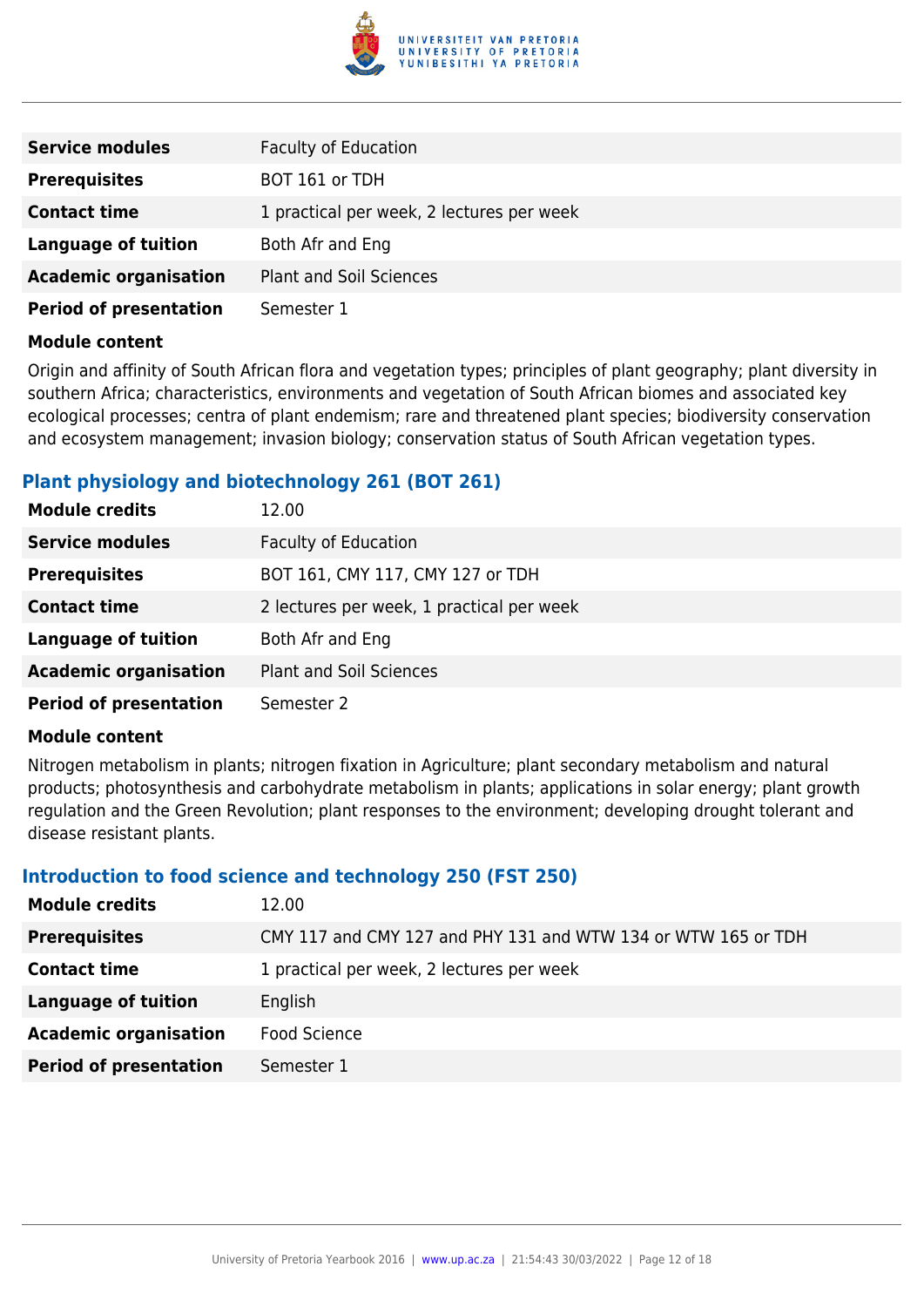

Lectures: Food Science as a discipline. Activities of Food Scientists and Nutritionists. How food is produced, processed and distributed (food pipeline). World food problem. Human nutrition and human food requirements. Constituents of foods: Functional properties. Food quality. Food deterioration and control (food preservation). Unit operations in food processing. Food safety, risks and hazards. Principles of food packaging. Food legislation and labelling. Food processing and the environment. Practicals: Group assignments applying the theory in practice; practical demonstrations in pilot plants; guest lecturers on the world of food scientists and nutritionists; factory visit/videos of food processing.

#### **Principles of food processing and preservation 260 (FST 260)**

| 12.00                                                            |
|------------------------------------------------------------------|
| CMY 117, CMY 127, MBY 161, PHY 131 and WTW 134 or WTW 165 or TDH |
| 2 lectures per week, 1 practical per week                        |
| English                                                          |
| <b>Food Science</b>                                              |
| Semester 1 and Semester 2                                        |
|                                                                  |

#### **Module content**

Lectures: Food preservation technologies: concept of hurdle technology; heat (blanching, pasteurisation and sterilisation); cold (refrigeration and freezing); concentration and dehydration; food irradiation; fermentation; preservatives; new methods of food preservation. Effect of various food preservation technologies on the microbiological (shelf-life and safety issues), sensory and nutritional quality of foods. Practicals: Practical applications of above processes. Physical, chemical and sensory evaluation of processed foods. Assignment: Application of hurdle technology concept to a specific food product.

### **Introductory soil science 250 (GKD 250)**

| <b>Module credits</b>         | 12.00                                                                |
|-------------------------------|----------------------------------------------------------------------|
| <b>Service modules</b>        | Faculty of Engineering, Built Environment and Information Technology |
| <b>Prerequisites</b>          | CMY 117 GS or TDH                                                    |
| <b>Contact time</b>           | 1 practical per week, 3 lectures per week                            |
| <b>Language of tuition</b>    | Both Afr and Eng                                                     |
| <b>Academic organisation</b>  | Plant Production and Soil Sc                                         |
| <b>Period of presentation</b> | Semester 1                                                           |

#### **Module content**

Origin and development of soil, weathering and soil formation processes. Profile differentiation and morphology. Physical characteristics: texture, structure, soil water, atmosphere and temperature. Chemical characteristics: clay minerals, ion exchange, pH, buffer action, soil acidification and salinisation of soil. Soil fertility and fertilisation. Soil classification. Practical work: Laboratory evaluation of simple soil characteristics. Field practicals on soil formation in the Pretoria area.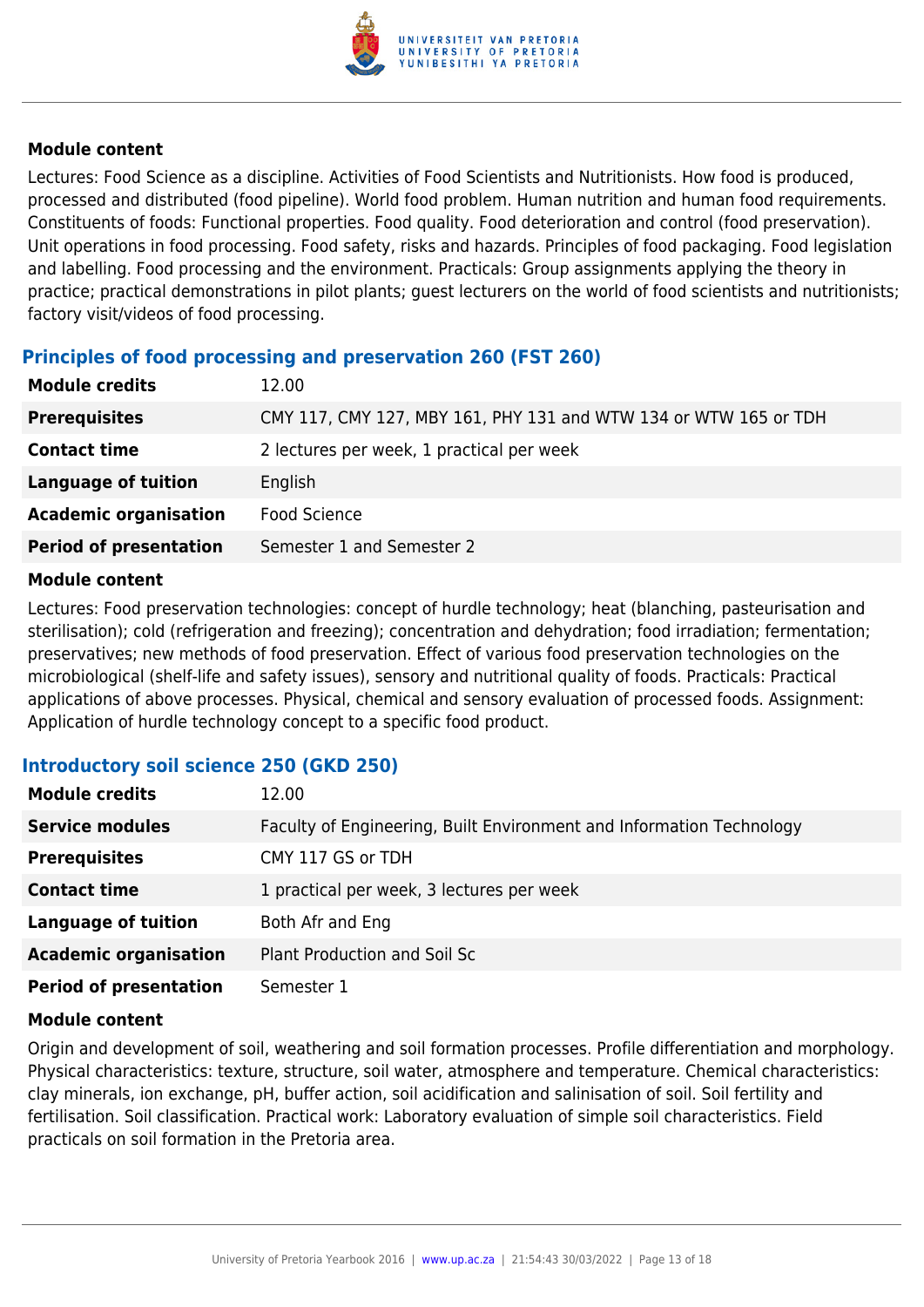

### **Molecular genetics 251 (GTS 251)**

| <b>Module credits</b>         | 12.00                                                                                               |
|-------------------------------|-----------------------------------------------------------------------------------------------------|
| <b>Service modules</b>        | Faculty of Engineering, Built Environment and Information Technology<br><b>Faculty of Education</b> |
| <b>Prerequisites</b>          | GTS 161 GS                                                                                          |
| <b>Contact time</b>           | fortnightly practicals, 2 lectures per week                                                         |
| <b>Language of tuition</b>    | English                                                                                             |
| <b>Academic organisation</b>  | <b>Genetics</b>                                                                                     |
| <b>Period of presentation</b> | Semester 1                                                                                          |

#### **Module content**

Chemical nature of DNA. Replication transcription, RNA processing and translation. Control of gene expression in prokaryotes and eukaryotes. Recombinant DNA technology and its applications in gene analysis and manipulation.

### **Genetic diversity and evolution 261 (GTS 261)**

| <b>Module credits</b>         | 12.00                                                                                               |
|-------------------------------|-----------------------------------------------------------------------------------------------------|
| <b>Service modules</b>        | Faculty of Engineering, Built Environment and Information Technology<br><b>Faculty of Education</b> |
| <b>Prerequisites</b>          | GTS 251 GS                                                                                          |
| <b>Contact time</b>           | 2 lectures per week, fortnightly practicals                                                         |
| <b>Language of tuition</b>    | English                                                                                             |
| <b>Academic organisation</b>  | <b>Genetics</b>                                                                                     |
| <b>Period of presentation</b> | Semester 2                                                                                          |

#### **Module content**

Chromosome structure and transposable elements. Mutation and DNA repair. Genomics and proteomics. Organelle genomes. Introduction to genetic analysis of populations: allele and genotypic frequencies, Hardy Weinberg Law, its extensions and implications for different mating systems. Introduction to quantitative and evolutionary genetics.

#### **Bacteriology 251 (MBY 251)**

| <b>Module credits</b>         | 12.00                                                                |
|-------------------------------|----------------------------------------------------------------------|
| <b>Service modules</b>        | Faculty of Engineering, Built Environment and Information Technology |
| <b>Prerequisites</b>          | <b>MBY 161 GS</b>                                                    |
| <b>Contact time</b>           | 2 lectures per week, 1 practical per week                            |
| <b>Language of tuition</b>    | English                                                              |
| <b>Academic organisation</b>  | Microbiology and Plant Path                                          |
| <b>Period of presentation</b> | Semester 1                                                           |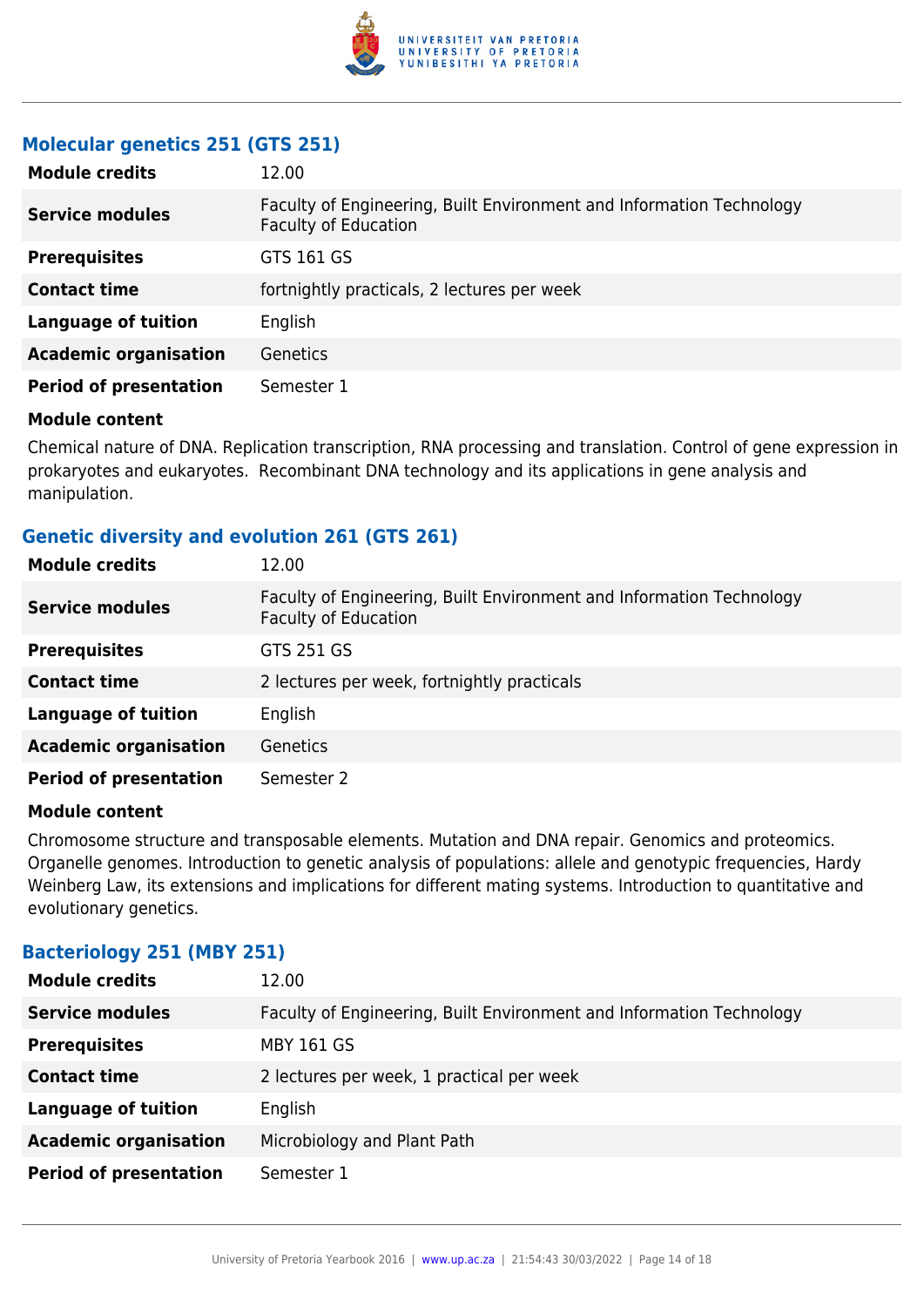

Growth, replication and survival of bacteria, Energy sources, harvesting from light versus oxidation, regulation of catabolic pathways, chemotaxis. Nitrogen metabolism, iron-scavenging. Alternative electron acceptors: denitrification, sulphate reduction, methanogenesis. Bacterial evolution, systematic and genomics. Biodiversity; bacteria occurring in the natural environment (soil, water and air), associated with humans, animals, plants, and those of importance in foods and in the water industry.

### **Mycology 261 (MBY 261)**

| <b>Module credits</b>         | 12.00                                                                |
|-------------------------------|----------------------------------------------------------------------|
| <b>Service modules</b>        | Faculty of Engineering, Built Environment and Information Technology |
| <b>Prerequisites</b>          | MBY 161                                                              |
| <b>Contact time</b>           | 1 practical per week, 2 lectures per week                            |
| <b>Language of tuition</b>    | English                                                              |
| <b>Academic organisation</b>  | Microbiology and Plant Path                                          |
| <b>Period of presentation</b> | Semester 2                                                           |

#### **Module content**

Organisation and molecular architecture of fungal thalli, chemistry of the fungal cell. Chemical and physiological requirements for growth and nutrient acquisition. Mating and meiosis; spore development; spore dormancy, dispersal and germination. Fungi as saprobes in soil, air, plant, aquatic and marine ecosystems; role of fungi as decomposers and in the deterioration of materials; fungi as predators and parasites; mycoses, mycetisms and mycotoxicoses; fungi as symbionts of plants, insects and animals. Applications of fungi in biotechnology.

#### **Introduction to crop protection 251 (PLG 251)**

| <b>Module credits</b>         | 12.00                                     |
|-------------------------------|-------------------------------------------|
| <b>Prerequisites</b>          | No prerequisites.                         |
| <b>Contact time</b>           | 2 lectures per week, 1 practical per week |
| Language of tuition           | Double Medium                             |
| <b>Academic organisation</b>  | Microbiology and Plant Path               |
| <b>Period of presentation</b> | Semester 1                                |

#### **Module content**

Development and importance of crop protection. Basic principles in crop protection i.e. epidemic development of disease and insect pest populations, ecology of plant diseases and abiotic factors that affect plant health i.e. environmental pollution and pesticides, nutrient deficiencies and extreme environmental conditions. Ecological aspects of plant diseases, pest outbreaks and weed invasion. Important agricultural pests and weeds. Life cycles of typical disease causing organisms. Basic principles of integrated pest and disease management.

### **Psychology 210 (SLK 210)**

```
Module credits 20.00
```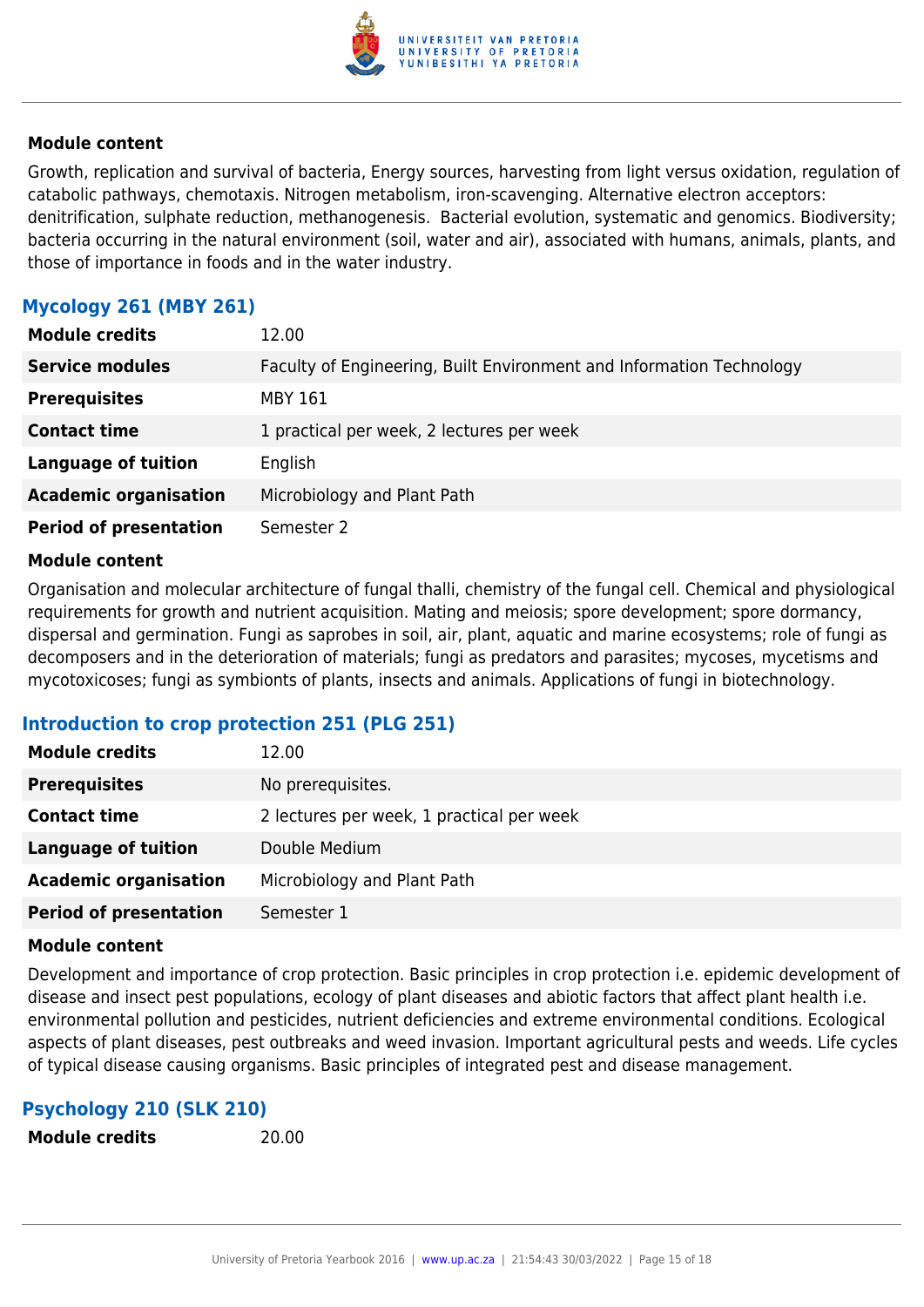

| <b>Service modules</b>        | Faculty of Engineering, Built Environment and Information Technology<br><b>Faculty of Health Sciences</b><br>Faculty of Natural and Agricultural Sciences |
|-------------------------------|-----------------------------------------------------------------------------------------------------------------------------------------------------------|
| <b>Prerequisites</b>          | SLK 110, SLK 120(GS)                                                                                                                                      |
| <b>Contact time</b>           | 2 discussion classes per week, 2 lectures per week                                                                                                        |
| <b>Language of tuition</b>    | Both Afr and Eng                                                                                                                                          |
| <b>Academic organisation</b>  | Psychology                                                                                                                                                |
| <b>Period of presentation</b> | Semester 1                                                                                                                                                |

In this module human development from conception through adolescence to adulthood is discussed with reference to various psychological theories. Incorporated are the developmental changes related to cognitive, physical, emotional and social functioning of the individual and the context of work in adulthood. Traditional and contemporary theories of human development explaining and describing these stages are studied in order to address the key issues related to both childhood and adulthood.

### **Psychology 220 (SLK 220)**

| <b>Module credits</b>         | 20.00                                                                                                                                                     |
|-------------------------------|-----------------------------------------------------------------------------------------------------------------------------------------------------------|
| <b>Service modules</b>        | Faculty of Engineering, Built Environment and Information Technology<br><b>Faculty of Health Sciences</b><br>Faculty of Natural and Agricultural Sciences |
| <b>Prerequisites</b>          | SLK 110, SLK 120(GS) and (RES 210 recommended)                                                                                                            |
| <b>Contact time</b>           | 2 discussion classes per week, 2 lectures per week                                                                                                        |
| Language of tuition           | Both Afr and Eng                                                                                                                                          |
| <b>Academic organisation</b>  | Psychology                                                                                                                                                |
| <b>Period of presentation</b> | Semester 2                                                                                                                                                |

#### **Module content**

This module is a social-psychological perspective on interpersonal and group processes. Themes that are covered include communication, pro-social behaviour, social influence and persuasion, political transformation, violence, and group behaviour.

### **Invertebrate biology 251 (ZEN 251)**

| <b>Module credits</b>         | 12.00                                     |
|-------------------------------|-------------------------------------------|
| <b>Service modules</b>        | <b>Faculty of Education</b>               |
| <b>Prerequisites</b>          | ZEN 161 GS or TDH                         |
| <b>Contact time</b>           | 4 lectures per week, 1 practical per week |
| <b>Language of tuition</b>    | English                                   |
| <b>Academic organisation</b>  | Zoology and Entomology                    |
| <b>Period of presentation</b> | Quarter 1                                 |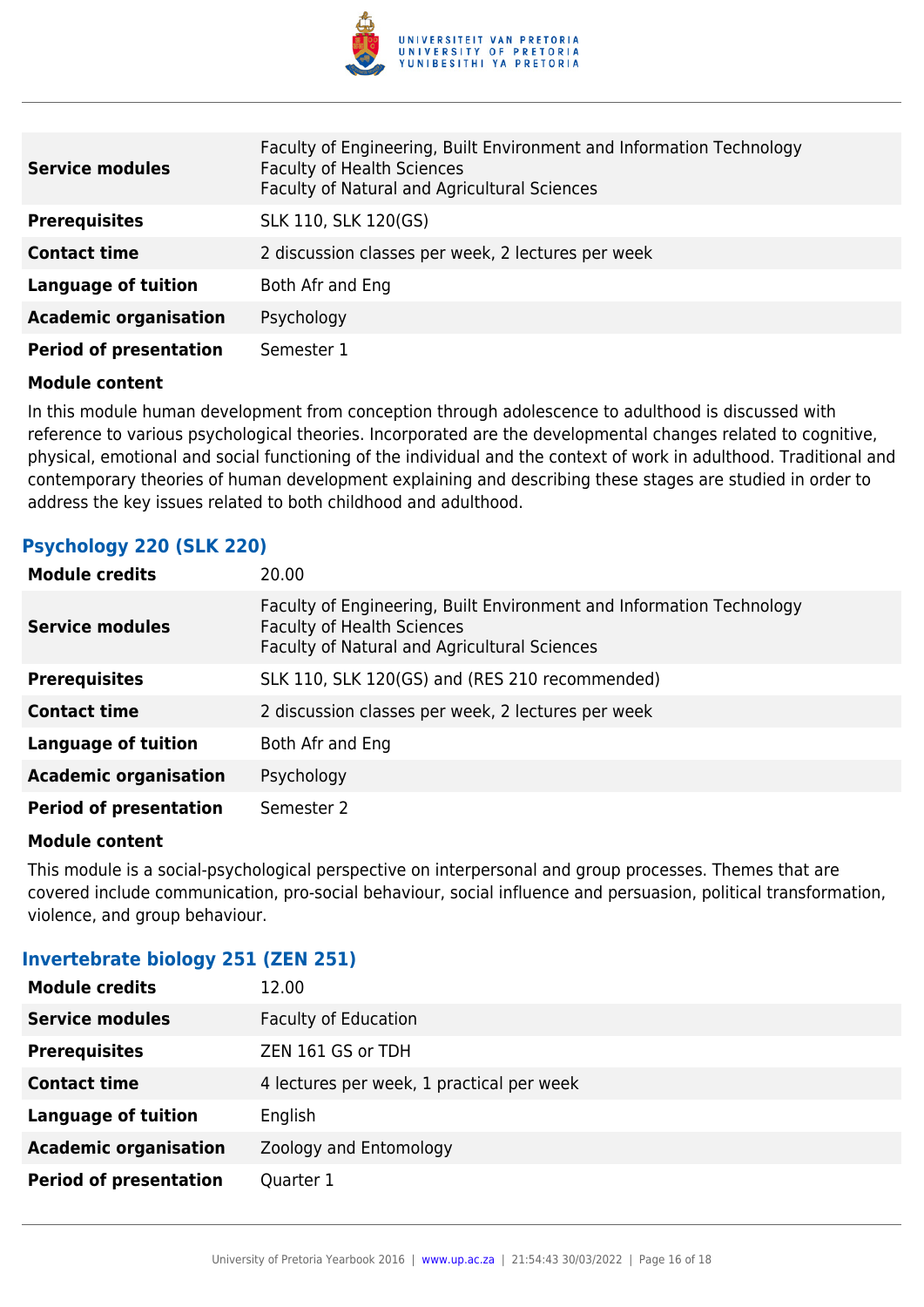

Origin and extent of modern invertebrate diversity; parasites of man and domestic animals; biology and medical importance of arachnids; insect life styles; the influence of the environment on insect life histories; insect phytophagy, predation and parasitism; insect chemical, visual, and auditory communication; freshwater invertebrates and their use as biological indicators.

### **African vertebrates 261 (ZEN 261)**

| <b>Module credits</b>         | 12.00                                     |
|-------------------------------|-------------------------------------------|
| <b>Service modules</b>        | <b>Faculty of Education</b>               |
| <b>Prerequisites</b>          | ZEN 161 GS or TDH                         |
| <b>Contact time</b>           | 1 practical per week, 4 lectures per week |
| <b>Language of tuition</b>    | English                                   |
| <b>Academic organisation</b>  | Zoology and Entomology                    |
| <b>Period of presentation</b> | Quarter 3                                 |

#### **Module content**

Introduction to general vertebrate diversity; African vertebrate diversity; vertebrate structure and function; vertebrate evolution; vertebrate relationships; aquatic vertebrates; terrestrial ectotherms; terrestrial endotherms; vertebrate characteristics; classification; structural adaptations; habits; habitats; conservation problems; impact of humans on other vertebrates.

### **Nutrition 260 (VDG 260)**

| <b>Module credits</b>         | 12.00                                     |
|-------------------------------|-------------------------------------------|
| <b>Prerequisites</b>          | <b>CMY127</b>                             |
| <b>Contact time</b>           | 1 practical per week, 3 lectures per week |
| <b>Language of tuition</b>    | English                                   |
| <b>Academic organisation</b>  | Animal and Wildlife Sciences              |
| <b>Period of presentation</b> | Semester 2                                |

#### **Module content**

Nutrition in the context of growth, development and composition of organisms. Metabolic processes and control in the body. Overview of nutritional processes. The study of the fundamental principles of nutrient metabolism (including macro- and micro-nutrients and water) and digestion physiology. Applications are made regarding man and animals.

Practical work: Experimental work and problem orientated tasks.

#### **Basic principles of pasture science 253 (WDE 253)**

| <b>Module credits</b>  | 18.00                                |
|------------------------|--------------------------------------|
| <b>Service modules</b> | <b>Faculty of Veterinary Science</b> |
| <b>Prerequisites</b>   | No prerequisites.                    |